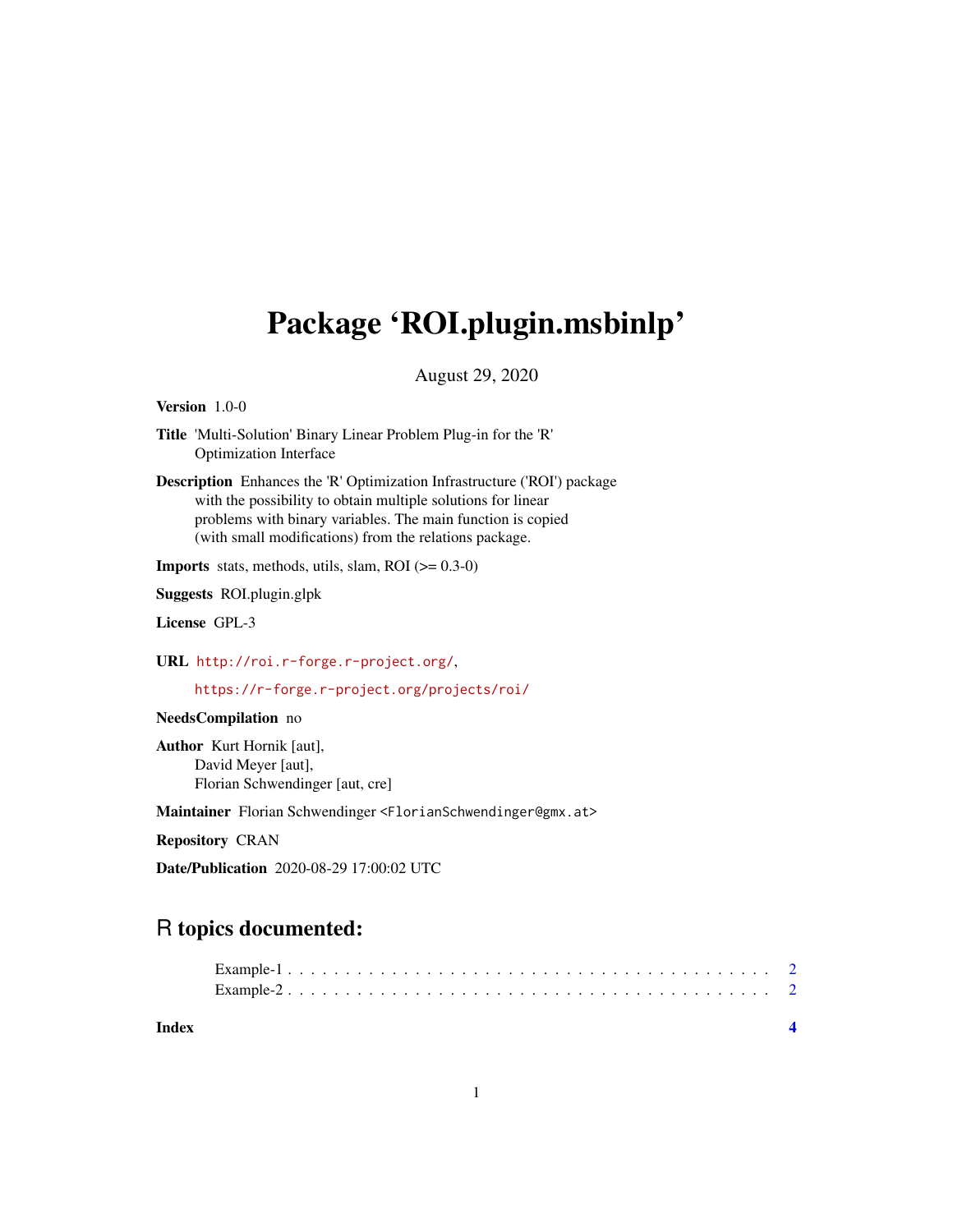<span id="page-1-0"></span>

#### Description

```
maximize x + ysubject to x + y = 1x, y \in \{0, 1\}
```
#### Examples

```
## Not run:
library(ROI)
op <- OP(objective = c(1, 1),
         constraints = L_{\text{constant}}(c(1, 1), "==", 1),
         types = c("B", "B"))
x <- ROI_solve(op, solver = "msbinlp", method = "glpk", nsol_max = 2L)
x
## 2 optimal solutions found.
## The objective value is: 1.000000e+00
solution(x)
## [[1]]
## [1] 1 0
##
## [[2]]
## [1] 0 1
## End(Not run)
```
Example-2 *Multiple Solutions - Binary LP*

#### Description

 $maximize$   $-x_1 - x_2 - x_3 - x_4 - 99x_5$ subject to  $x_1 + x_2 \leq 1$  $x_3 + x_4 \leq 1$  $x_4 + x_5 \leq 1$ 

$$
x_i \in \{0,1\}
$$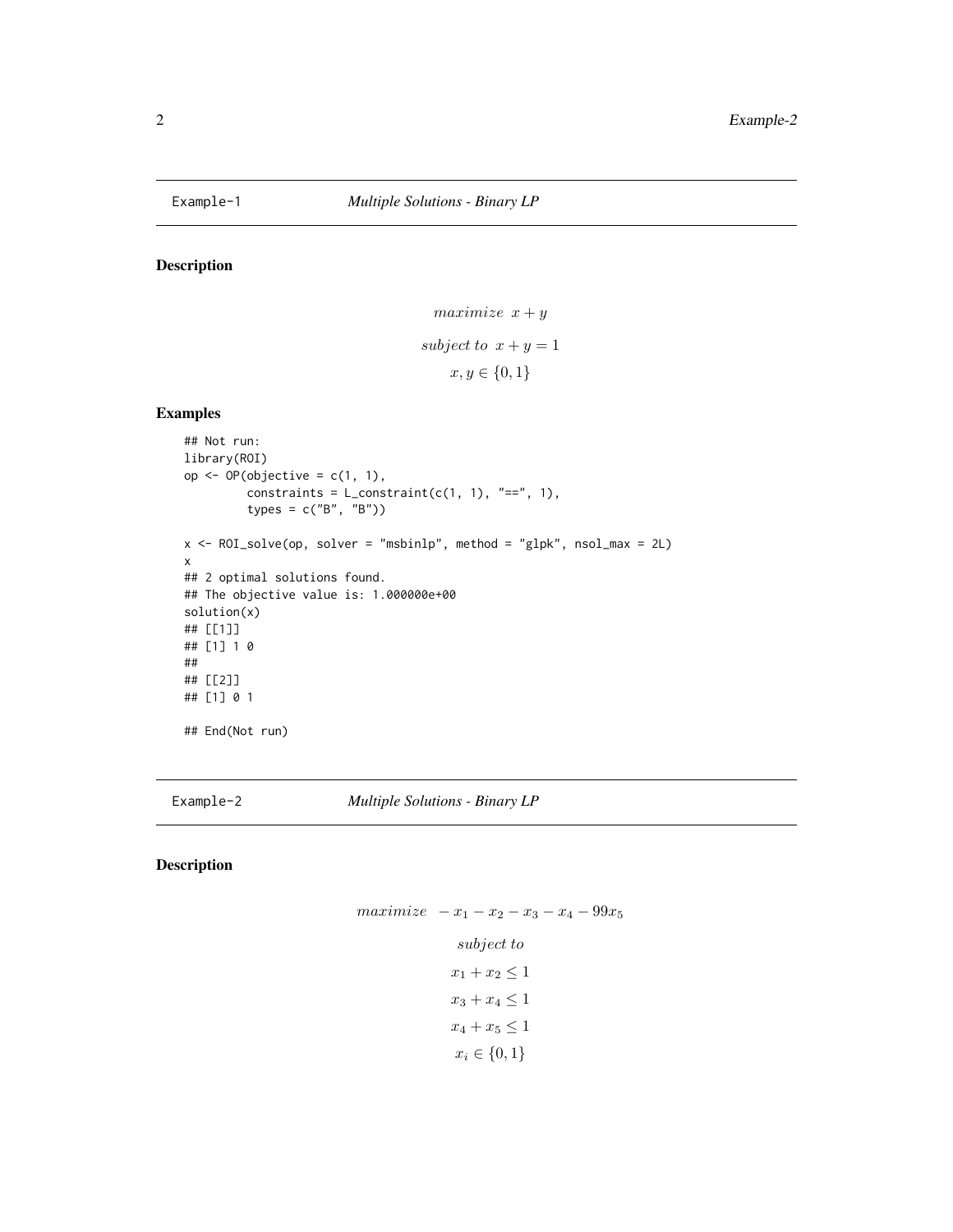#### Example-2 3

#### References

Matteo Fischetti and Domenico Salvagnin (2010) *Pruning moves*. INFORMS Journal on Computing 22.1: 108-119.

#### Examples

```
## Not run:
library(ROI)
op <- OP()
objective(op) < - L_objective(c(-1, -1, -1, -1, -99))mat <- simple_triplet_matrix(rep(1:3, 2),
                             c(c(1, 3, 4), c(2, 4, 5)),rep(1, 6))
constraints(op) <- L_constraint(mat,
                               dir = leq(3),
                               rhs = rep.int(1, 3)types(op) <- rep("B", length(op))
x <- ROI_solve(op, solver = "msbinlp", method = "glpk", nsol_max = 2L)
x
## 2 optimal solutions found.
## The objective value is: -1.010000e+02
solution(x)
## [[1]]
## [1] 0 1 1 0 1
##
## [[2]]
## [1] 1 0 1 0 1
## End(Not run)
```